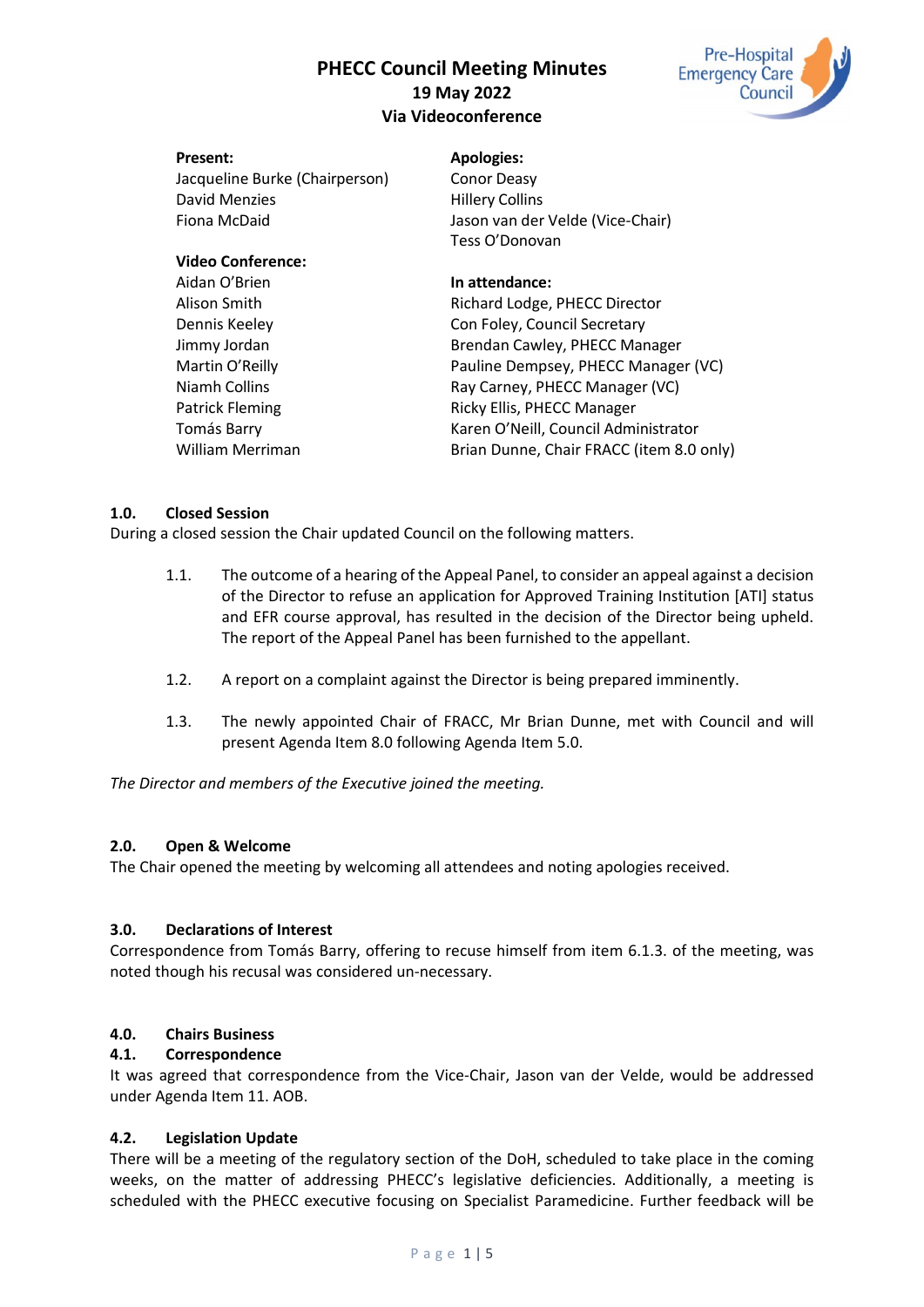provided at the next Council meeting. The matter of which professions are covered by the Professional Regulation Unit of the Department was also discussed and further clarity on this will be sought at the above meetings by the PHECC executive.

# **5.0. Minutes & Matters Arising**

# **5.1. Draft Minutes 21 April 2022\***

The draft minutes of the previous meeting were reviewed, and Council passed the following resolution.

**Resolution:** That Council approves the minutes of the Council meeting of 21 April 2022. **Proposed**: William Merriman **Seconded**: Patrick Fleming **Carried without dissent.**

# **5.2. Matters Arising**

There were no matters arising from the minutes.

# **6.0. Directors Report**

# **6.1. Directors Report to Council**

# **6.1.1. COVID-19 Arrangements**

The Executive, in accordance with the DPER and Civil Service Blended Working Guidelines, are developing a Blended Working Policy using the templates provided. There have been no reported COVID-19 incidents involving, examiners, students, assessors or in relation to external reviews.

# **6.1.2. Emergency Ambulance Crewing Model**

The situation remains whereby no requests have been received to move from the current minimum crewing model standard.

# **6.1.3. Correspondence from UCD in relation to UCD AP Programme**

Correspondence from UCD to the Minister for Further and Higher Education, Research, Innovation and Science, seeking funding for their AP Programme was passed to the Department of Health which, in turn, has sent it to the Director "for consideration". As Council had previously decided that funding education was not the role of the Regulator, and the DoH had reduced PHECCs funding accordingly, this was now a matter for the DoH.

# **6.1.4. Committee and Sub-Committee Terms of Reference [TOR]**

Following further consideration, it was deemed not necessary to develop specific TORs for Sub-Committees or Expert Groups set up by Council Committees.

# **6.1.5. Irish PHECC Registrants operating in the Ukraine or Poland**

Following an approach to PHECC, the matter of whether PHECC should post an advisory on its website regarding travel and practice in the Ukraine or Poland during the current crisis was considered. While it is thought prudent for PHECC practitioners to travel only to the area as part of an existing nongovernmental organisation [NGO] or charity with experience in the provision of support in such areas, it was decided that putting an explicit advisory on our website was beyond the scope of PHECC's remit as a Regulator.

# **6.1.6. UCC-NASC AP Programme Review**

Having reviewed the UCD AP Programme in 2019, Council intended that a similar review be conducted of the UCC-NASC Programme. Due to delays largely caused by the pandemic, it is thought appropriate to initiate such a review in Q3 of 2022. Both UCC and NASC have been advised accordingly.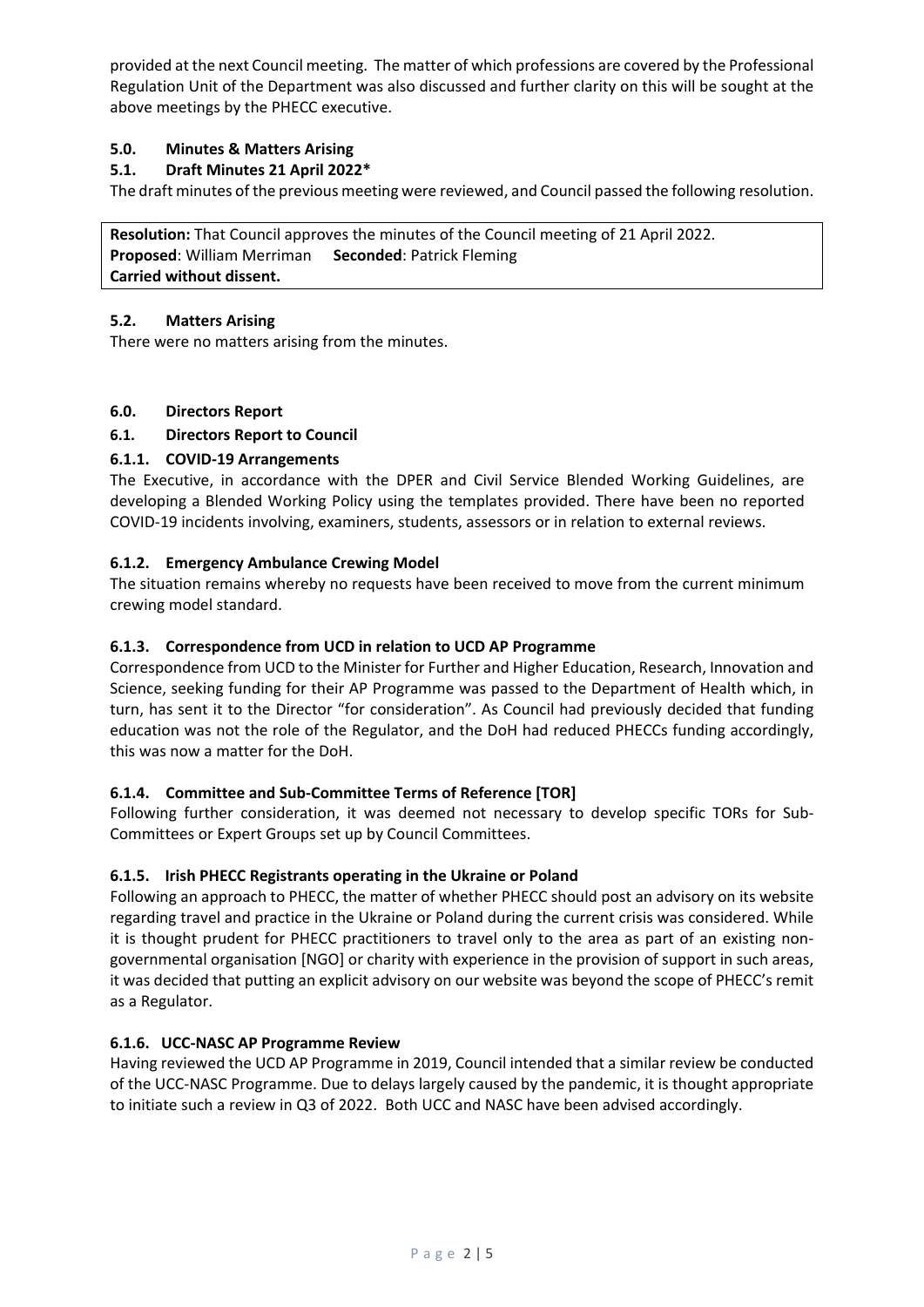# **6.1.7. DoH Quarterly Meeting**

The DoH quarterly meeting, initiated on 29th April last and which was suspended due to time pressures, will continue virtually on 21st May focusing on Specialist Paramedicine. Matters discussed included budgets, business plans, legislative deficiencies, the need for direct engagement with the Medicines Unit of the Department, potential funding issues arising from pensions payments and the increased need for additional resources due to the increase in examination activities.

*Ray Carney joined the meeting.*

# **6.1.8. Ukrainian Displaced Persons and PHECC Registration**

Engagement with the Professional Regulation Unit of the Department and various regulator forums in relation to Ukrainian nationals applying for recognition is ongoing. In line with EU Recommendation, Council supported the Director to correspond with the Department requesting ministerial approval to waive the PHECC Recognition of Qualification application fee. Related conversations with NAS in relation to registration and practise have also taken place.

# **6.1.9. GDPR**

While follow-up correspondence has been received from the Data Protection Commissioner [DPC], PHECC Executive has already engaged with the newly appointed Data Protection Consultants and agreed a series of actions arising from the recommendations of the 2021 GDPR Audit. This will result in further engagements and training for PHECC staff.

# **6.1.10. Potential Pensions Funding Issue**

As pensions payments under the Local Government Pension Scheme are made out of current income, the total value of these has increased substantially over recent years due to both deaths-in-service and retirements. While the DoH subvents the Retirement Lump Sums, PHECC is liable for the ongoing payments which have increased by €100,000 per annum, over the past two years. PHECC will be seeking additional funding from the Department to address this increased liability. This matter has also been referred to FRACC and has been added to the Risk Register.

# **6.2. Draft 2022 Business Plan\***

The Director introduced the Business Plan for 2022, including the revised staffing structure contained therein, highlighting the significant increase in costs for the year ahead. Council was informed that an approach is being made to the Department for additional funding to offset same. Following consideration, and a number of minor amendments to oversight of various core actions, Council passed the following resolution.

**Resolution:** That Council approvesthe 2022 Business Plan, incorporating the revised staffing structure, as presented in Council papers. **Proposed**: David Menzies **Seconded**: Niamh Collins **Carried without dissent.**

The approved Business Plan will now be submitted to the Department and filed with the Office of the Comptroller General.

It was confirmed that the forthcoming review of PHECCs Fitness to Practise policies and procedures will include a review and update of PHECCs Code of Conduct to include 'poor professional conduct'/ 'poor professional performance'.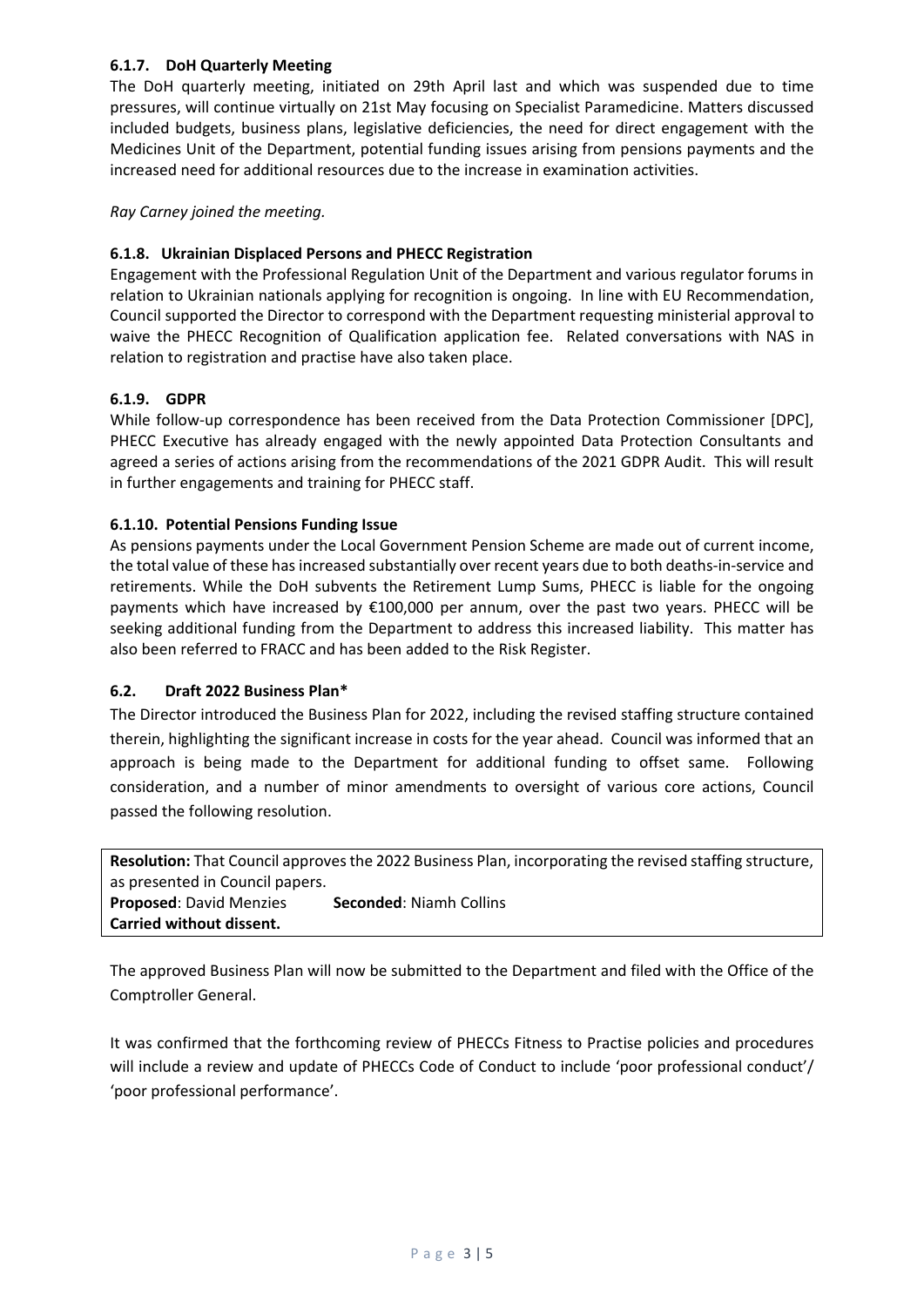# **6.3. Delegated Decisions of the Director**

The report as included in Council papers, highlighting the conditional approval of National Emergency Medical Control Ltd. [NEMC] as a PHECC Licensed CPG Service Provider, was noted.

Also noted was the Director's approval of Wilton Event Medical Services Ltd/T/A Event Medical Services GVF report, which will now be published on the PHECC website.

*Item 8.0 of the meeting was addressed at this point, following which the Chair of FRACC departed the meeting.*

*Council took a short 15-minute recess.*

# **7.0. Examinations**

# **7.1. Examination Update**

Council was provided with an examination update, highlighting that the largest EMT OSCE to date had taken place since the last Council meeting, with in excess of 150 candidates examined. Congratulations were extended to all those involved in the successful completion of same.

A very small number of GCS questions incorrectly assigned to EMTs have been corrected, with a resulting further review of the MCQ examination bank currently taking place. Examination candidates whose results may have been affected have been, or are in the process of, being reviewed.

An EU tender to seek a provider to deliver PHECC MCQ Examinations has been developed and released.

# **8.0. FRACC**

The Chair of FRACC updated Council on a recent meeting of the committee which had taken place on 16th May last. Agenda items deferred will be addressed at the committee's next meeting when full attendance is anticipated.

# **8.1. Draft Year-End Accounts 2021**

The Draft Statutory Accounts for 2021 were presented by the Chair of FRACC and recommended to Council for approval, noting the earlier timeframe for presenting. There being no queries, Council approved the accounts as presented which will now be submitted to the Office of the Comptroller & Auditor General [OCAG] for audit.

**Resolution:** That Council approves the Draft 2021 Year-End Management Accounts as presented in Council papers. **Proposed**: David Menzies **Seconded**: Patrick Fleming **Carried without dissent.**

# **8.2. Management Accounts to 30th April 2022**

Management Accounts for the period to 30th April, reviewed by FRACC at their recent meeting, were presented and noted by Council.

The changes made to the accounting systems in PHECC during 2021 will make the reporting of management information easier and more flexible.